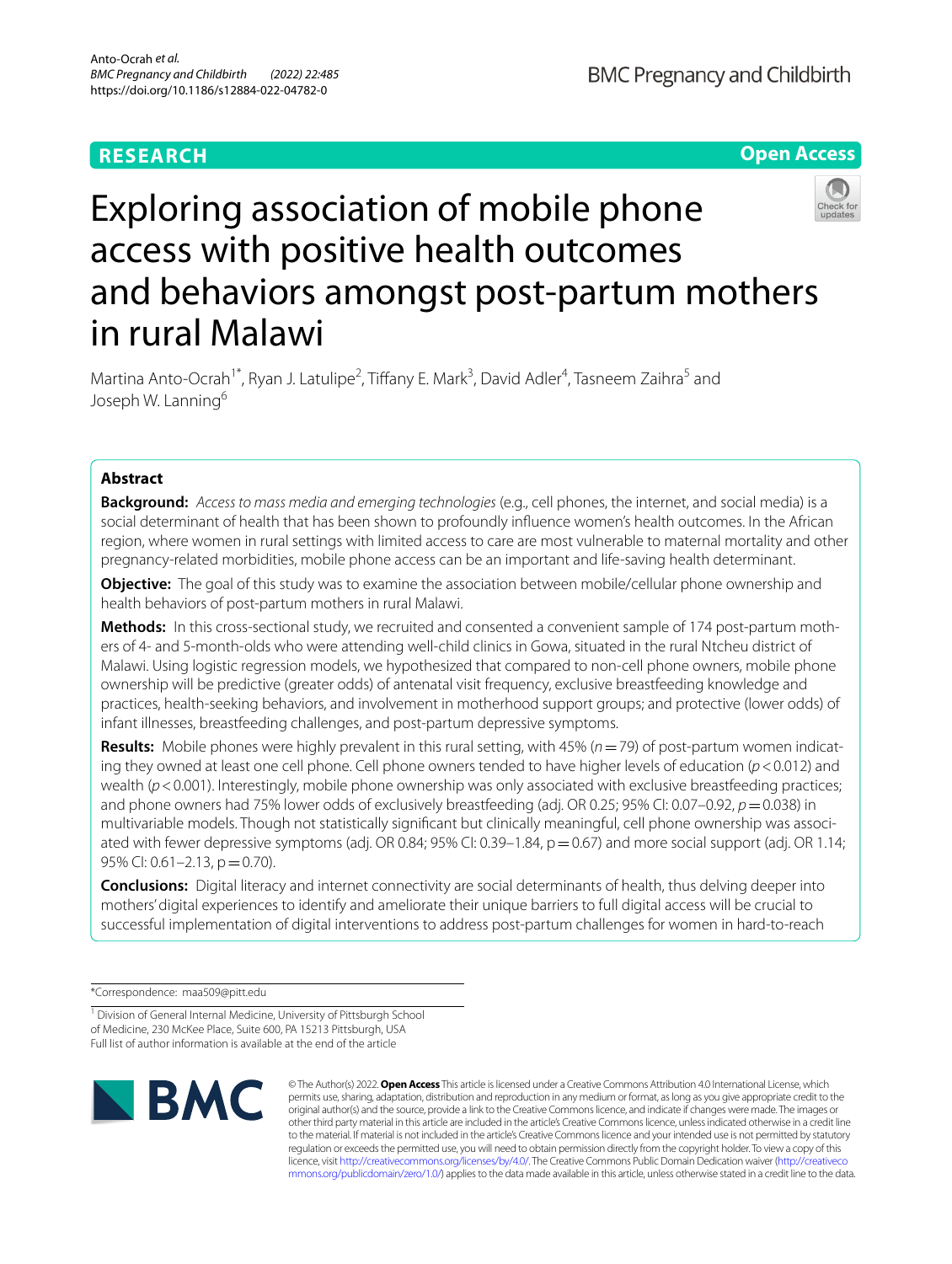settings such as ours. Such interventions are of even greater relevance as the Covid-19 pandemic has increased the urgency of reaching vulnerable, marginalized populations.

**Keywords:** Malawi, Cell/mobile phone technology, Social determinants of health, Breastfeeding, Africa, Covid, Mhealth, Digital health, Information and communication technology (ICT)

# **Background**

In 2014, the World Health Organization (WHO) launched its second Global Health Initiative, calling for afordable and practical technology for low-tomiddle-income countries (LMICs) [[1,](#page-7-0) [2](#page-7-1)]. Since this declaration, the uptake and usage of mobile phone and internet technology across the African continent has burgeoned. The continent has recorded the fastest growth of internet users in the last few years, with users across the region increasing by more than 20 percent year-on-year [[3](#page-7-2), [4\]](#page-7-3). Cell phone technology is at the forefront of innovation, and the importance of technology in healthcare is becoming increasingly evident  $[1, 2, 5]$  $[1, 2, 5]$  $[1, 2, 5]$  $[1, 2, 5]$  $[1, 2, 5]$ . *Access to mass media and emerging technologies* (e.g., cell phones, the internet, and social media) is a social determinant of health [[6\]](#page-7-5) that has been shown to profoundly infuence women's health outcomes [\[7–](#page-7-6)[9\]](#page-7-7). In the African region, where women in rural settings with limited access to care, are most vulnerable to maternal mortality and other pregnancy-related morbidities [\[10](#page-7-8), [11\]](#page-7-9), mobile phone access can be an important and lifesaving health determinant.

The post-partum period is a time of immense vulnerability in every woman's reproductive trajectory. Women report drastic physical, social, and emotional changes that if not carefully evaluated and monitored, can have profound detrimental efects on their own and their infants' health  $[12, 13]$  $[12, 13]$  $[12, 13]$  $[12, 13]$  $[12, 13]$ . Though some literature exists on the integration of mobile phone technology and health, few research groups have examined the association between cellular phone ownership and "positive" or expected health behaviors and outcomes; particularly in post-partum mothers in rural African settings, who may be most vulnerable to adverse postpartum outcomes  $[10]$  $[10]$ . In this manuscript, we describe the characteristics of post-partum mothers who are mobile phone users in the rural Ntcheu District in the central region of Malawi, and explore how cell phone owners difer from their peers in terms of maternal and infant health practices and outcomes. We hypothesized that cell phone ownership would be associated with greater frequency of antenatal visits, higher exclusive breastfeeding rates and knowledge, more health-seeking behaviors, and greater involvement in motherhood support groups. We also expected and hypothesize that mothers who own cell phones will have fewer reports of breastfeeding problems, infant illnesses, and depressive symptoms.

Understanding the penetration of cell phones and the characteristics, health outcomes, and behaviors of cell phone users in this unique population offers clinicians, researchers, and implementation scientists opportunities to develop contextually appropriate and targeted interventions for a traditionally hard-to-reach yet vulnerable population of women.

# **Methods**

# **Study design**

We used a cross-sectional design for this study; where maternal attributes/behaviors and cell phone ownership were assessed at the same time.

### **Study setting and data collection**

The study was conducted in the Ntcheu District in the central region of Malawi. Participants were recruited from 17 rural villages served by the Gowa Health Center. Recruitment was conducted at the weekly Under 5 Clinics in the Gowa Health Center, as well as the monthly outreach clinics in four outlying villages within the Gowa catchment area, to ensure a representative sample. [[14](#page-7-12)] Mothers, defned as "a female who had given birth to a living infant child, who were 16 years or older and had lived in the same village for at least the past 6 months" were eligible to participate. A brief overview of the research project was given at each clinic, and a convenience sample of mothers of 4 and 5 month old infants who were frequenting the clinics during the study period for their well-child visits, were approached and recruited to participate in the study. After providing written consent, participants were interviewed in their homes at a scheduled, convenient time. Interviews were conducted exclusively with the study participants, without infuence from other members of the household. All interviews were conducted by the second (RL) or third (TM) author, along with an experienced Chichewa-speaking Malawian interpreter, who had received study-specifc training. In country Institutional Review Board approval was granted by the Malawi National Health Sciences Research Committee, and local village approval was granted by the Ntcheu District Health Officer. The study was also approved by the Institutional Review Board at the University of Rochester.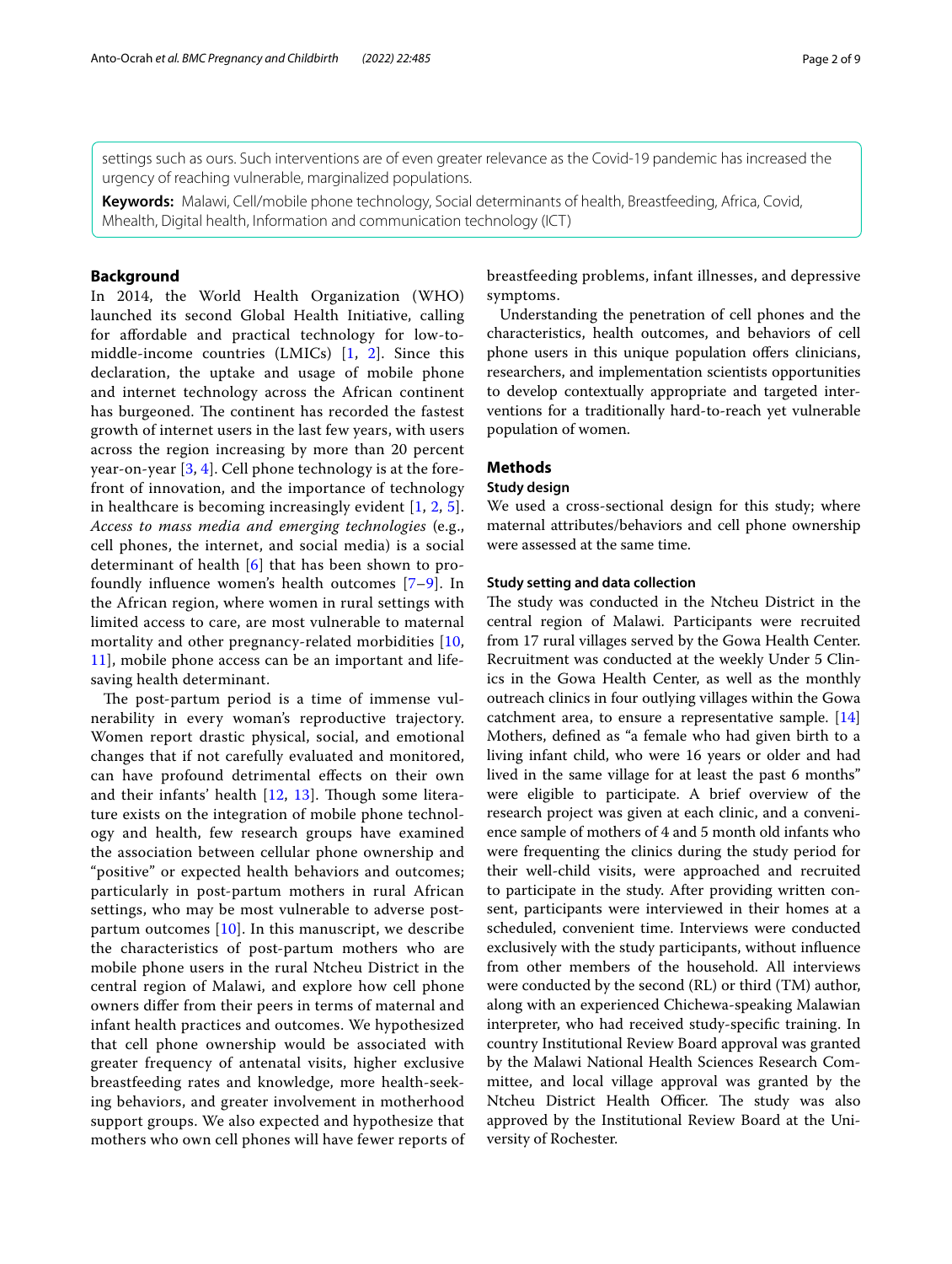#### **Survey questionnaire and measures**

The final survey questionnaire was validated for content by local experts and pilot tested prior to deployment. Cell phone ownership was dichotomized based on participants' response to the question "how many cell phones do you own?" A response of "one" or more were categorized as "owns cell phone" and zero was grouped as "does not own a cell phone". Because this was a purely quantitative endeavor, we did not collect any qualitative data on the participants' online behaviors or user experiences. Participants were asked their age, marital status, number of living children, educational attainment, household size, visits to the antenatal clinic, breastfeeding practices in the last four weeks, breastfeeding knowledge, troubles with breastfeeding, and care-seeking behaviors for their breastfeeding problems. Participants were also inquired about recent common illnesses with their infants (cough, malaria, fever and diarrhea) and their health seeking behaviors for these illnesses. Their involvement with motherhood support groups was also asked. Child's age was calculated based on the medical charts and/or providers' information.

Food insecurity, depression and wealth were assessed using validated questionnaires, specifc for this population. Assessments of food insecurity, which is a salient issue in rural Malawi  $[14–16]$  $[14–16]$  $[14–16]$  $[14–16]$ , was measured using a modifed, Malawi-specifc Household Food Insecurity Access Scale (HFIAS) from the USAID [\[17](#page-7-14), [18\]](#page-7-15). Total scores on the measure range from 0 to 40. High food insecurity was defned as a score of 9 or higher on the scale [[18\]](#page-7-15). Post-partum depression symptomatology was measured by using a validated Chichewa version of the Self-Reporting Questionnaire (SRQ) depression screener  $[19]$  $[19]$ . This measure was specifically designed to evaluate clinical depression in the rural Malawian population. It has been validated to detect clinical depression in this vulnerable population and deemed culturally and contextually appropriate. The SRQ is comprised of 20 questions regarding the participants' feelings, thoughts, and emotions in the past four weeks. Responses are coded as 'yes' or 'no' for each question and scored on a scale of 0 to 20. As has been done in previous literature, highrisk for clinical depression was defned as having a score of 8 or higher on the SRQ [[19\]](#page-8-0). Household wealth was assessed using the weighted asset-based approach proposed by Morris et al. for use in rural African populations  $[20]$  $[20]$ . This approach assumes that households with greater resources will purchase and own a greater number of consumer durables. The scale was dichotomized to represent low  $( \leq 0.32$  score) or high wealth  $( > 0.32)$  in our analyses. Given the study's small sample sizes, and because education and wealth were highly correlated  $(R=0.54; p<0.0001)$ , we adjusted for education only in multivariable models, as has been done in similarly published studies [\[9](#page-7-7)].

#### **Statistical analyses**

Comparisons were made between post-partum mothers who own cell phones and those who do not, using descriptive statistics, t-tests and χ2 tests as appropriate. Logistic regression estimates were used to determine the odds of each outcome, predicted by cell phone ownership. As previously stated, we adjusted for education only in multivariable models. Statistical signifcance for all fnal efect estimates and interpretations was determined using the traditional  $p < 0.05$  cut-off. Data was analysed using the statistical software SAS® software (SAS Institute Inc., Cary, NC, USA).

# **Results**

All women who were approached for participation agreed and consented to be a part of the study. We recruited and consented 174 women to participate in the study (Table [1\)](#page-3-0). The women ranged from 16 to 60 years of age, and had a mean age of  $25.4 \ (\pm 7.5 \text{ SD})$ . The average age of their infants was 147 days  $(\pm 14.3 \text{ SD})$ . Cell phone penetration was highly prevalent in the study sample, with 45%  $(n=79)$  of post-partum women indicating they owned at least one cell phone. Cell phone ownership was more common amongst those in their 20's (40.5%) and 30's (27.8%) than in the adolescent age group (25.3%). There were statistically significant differences in the educational status and wealth attainment of cell phone users. Women who owned mobile phones tended to have at least a high school education  $(p=0.006)$  and tended to be wealthier  $(p<0.001)$ . There were no statistically signifcant diferences between mobile phone owners and non-owners in terms of marital status, living children or household size. Food insecurity scores were lower amongst those with cell phones than those without, though this finding was marginally significant ( $p=0.09$ ).

In terms of health behavior and outcomes (Table [2](#page-4-0)), cell phone ownership was only statistically associated with decreased odds of exclusive breastfeeding in multivariable models. Women who owned mobile phones had 75% reduced odds of exclusive breastfeeding (EBF) (adj. OR 0.25; 95% CI: 0.07–0.92, *p*=0.038), even though the direction of the efect estimate suggests that they were more knowledgeable of the WHO's recommendation of 6 months of EBF (adj. OR 1.35, 95% CI:0.57–3.21;  $p=0.50$ ; though this finding did not reach statistical signifcance. However cell phone owning mothers tended to report more breastfeeding challenges (adj. OR 1.31, 95% CI: 0.70–2.50;  $p = 0.40$ ).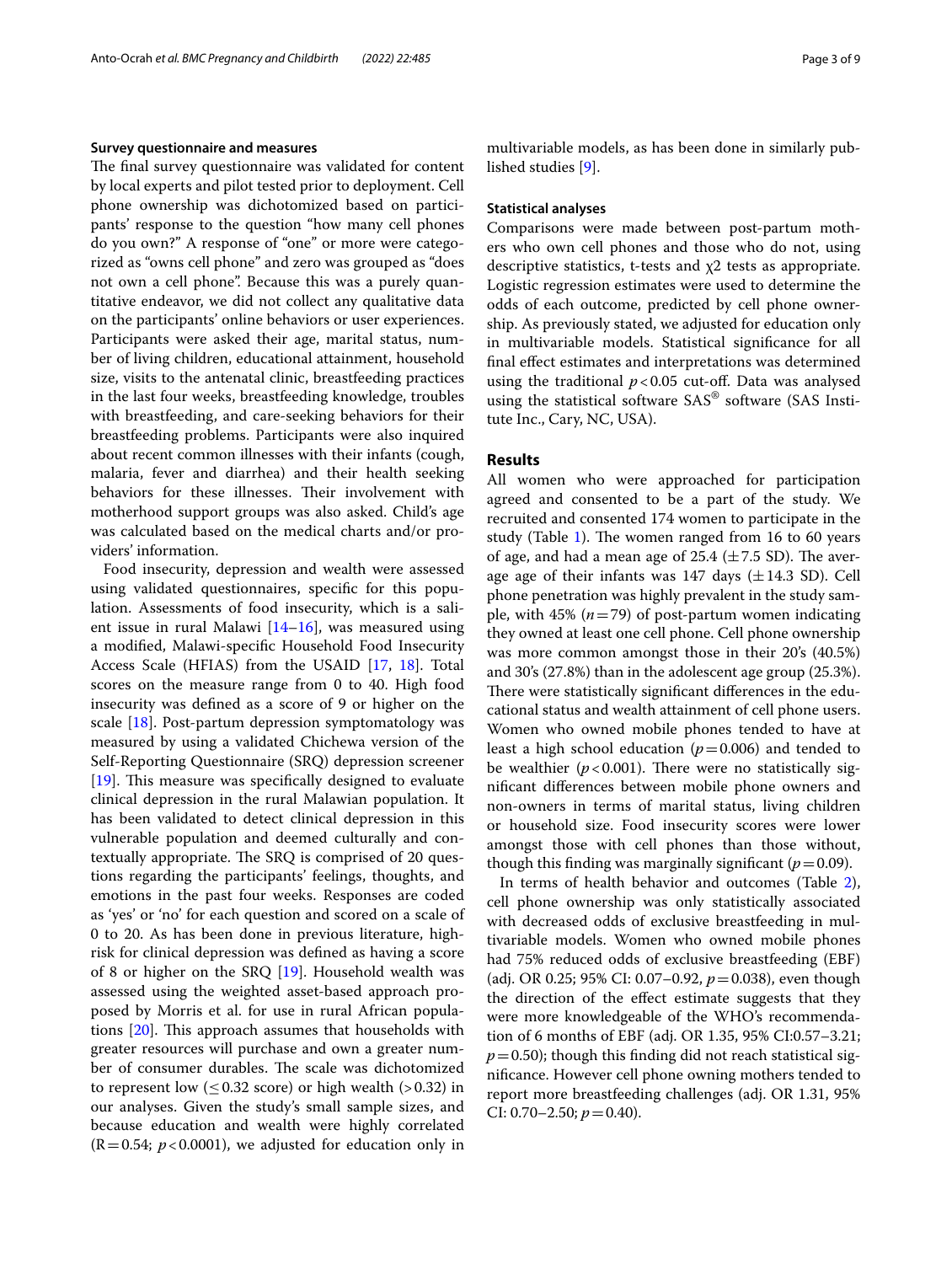<span id="page-3-0"></span>**Table 1** Sociodemographic characteristics of study participants, stratifed by cell phone ownership (*n*=174)

| Demographic Characteristic                                                                                  | <b>Owns Cell Phone</b><br>$(n=79)$ | Does not Own a<br><b>Cell Phone</b><br>$(n = 95)$ | <b>Total Participants</b><br>$(n = 174)$ |
|-------------------------------------------------------------------------------------------------------------|------------------------------------|---------------------------------------------------|------------------------------------------|
| Maternal Age group ( $p = 0.57$ )<br>Range 16-60yrs<br>Mean 25.4 $(\pm 7.5$ SD)                             |                                    |                                                   |                                          |
| Adolescent (16-19)                                                                                          | 20 (25.3%)                         | 19 (20%)                                          | 39 (22.4%)                               |
| Young Twenties (20-29)                                                                                      | 32 (40.5%)                         | 43(45.3%)                                         | 75 (43.1%)                               |
| Older ( $\geq$ 30)                                                                                          | 22 (27.8%)                         | 32 (33.7%)                                        | 54 (31.0%)                               |
| Missing                                                                                                     | 5(6.3%)                            | $1(1.1\%)$                                        | $7(4.0\%)$                               |
| Married ( $p = 0.98$ )                                                                                      |                                    |                                                   |                                          |
| Yes                                                                                                         | 65 (82.3%)                         | 78 (82.1%)                                        | 143 (82.0%)                              |
| No                                                                                                          | 14 (17.7%)                         | 17 (17.9%)                                        | 31 (18.0%)                               |
| Current Child Age group ( $p = 0.56$ )<br>Range 123-180 days<br>Mean 147.1 (± 14.3 SD)                      |                                    |                                                   |                                          |
| $\leq$ 151 days ( $\leq$ 4 months)                                                                          | 50 (63.3%)                         | 56 (58.95%)                                       | 106 (60.9%)                              |
| $>151$ days ( $>4$ months)                                                                                  | 29 (36.7%)                         | 39 (41.05%)                                       | 68 (39.1%)                               |
| Number of living children ( $p = 0.96$ )<br>Range 1-8<br>Mean 2.7 ( $\pm$ 1.8 SD)                           |                                    |                                                   |                                          |
| <3 children                                                                                                 | 46 (58.2%)                         | 55 (57.9%)                                        | 101(58.0%)                               |
| $>$ 3 children                                                                                              | 33 (41.8%)                         | 40 (42.1%)                                        | 73 (42.0%)                               |
| Maternal Education Level ( $p = 0.006$ )*                                                                   |                                    |                                                   |                                          |
| High Level of Education (US middle school or greater (standard 6 to form 4))                                | 59 (74.7%)                         | 52 (54.7%)                                        | 111 (63.8%)                              |
| Lower Level of Education (US elementary to no formal education (Standard 1 to<br>5 or no formal education)) | 20 (25.3%)                         | 43 (45.3%)                                        | 63 (36.2%)                               |
| Household wealth ( $p < 0.001$ )*<br>Range 0-6.7<br>Mean 0.4 ( $\pm$ 0.71 SD)                               |                                    |                                                   |                                          |
| High Household wealth <sup>a</sup>                                                                          | 45 (57.0%)                         | 16 (16.8%)                                        | 61 (35.0%)                               |
| Low Household wealth <sup>a</sup>                                                                           | 34 (43.0%)                         | 79 (83.2%)                                        | 113 (65.0%)                              |
| Household size ( $p = 0.18$ )<br>Range 1-15<br>Mean 5.0 ( $\pm$ 2.0 SD)                                     |                                    |                                                   |                                          |
| <4 in household                                                                                             | 31 (39.2%)                         | 47 (49.5%)                                        | 78 (44.8%)                               |
| >4 in household                                                                                             | 48 (60.8%)                         | 48 (50.5%)                                        | 96 (55.2%)                               |
| Food Insecurity Score ( $p = 0.09$ )<br>Range 0-31<br>Mean $10.4 \ (\pm 8.1 \ SD)$                          |                                    |                                                   |                                          |
| High (Score $\geq$ 9 on HFIAS)                                                                              | 34 (43.0%)                         | 53 (55.8%)                                        | 87 (50.0%)                               |
| Low (Score < 9 on HFIAS)                                                                                    | 45 (57.0%)                         | 42 (44.2%)                                        | 87 (50.0%)                               |

<sup>a</sup> High household wealth defined as a score greater than 0.32, and low household wealth defined as 0.32 or lower on the scale [[20\]](#page-8-1)

\* Statistically signifcant at *p*<0.05 level

Other outcomes and behaviors of interest that were not statistically signifcant but were in the expected hypothesized direction included positive health seeking behaviors for child (adj. OR: 1.31, 95% CI: 0.57–3.00;  $p=0.52$ ), reduced odds of post-partum depression (adj. OR: 0.84; 95% CI: 0.39–1.84, *p*=0.67) and greater involvement in motherhood support groups (adj. OR 1.14; 95% CI: 0.61–2.13, *p*=0.70).

## **Discussion**

To our knowledge, this is the frst study to evaluate cell phone access and associated health behaviors and outcomes amongst post-partum mothers in Malawi. The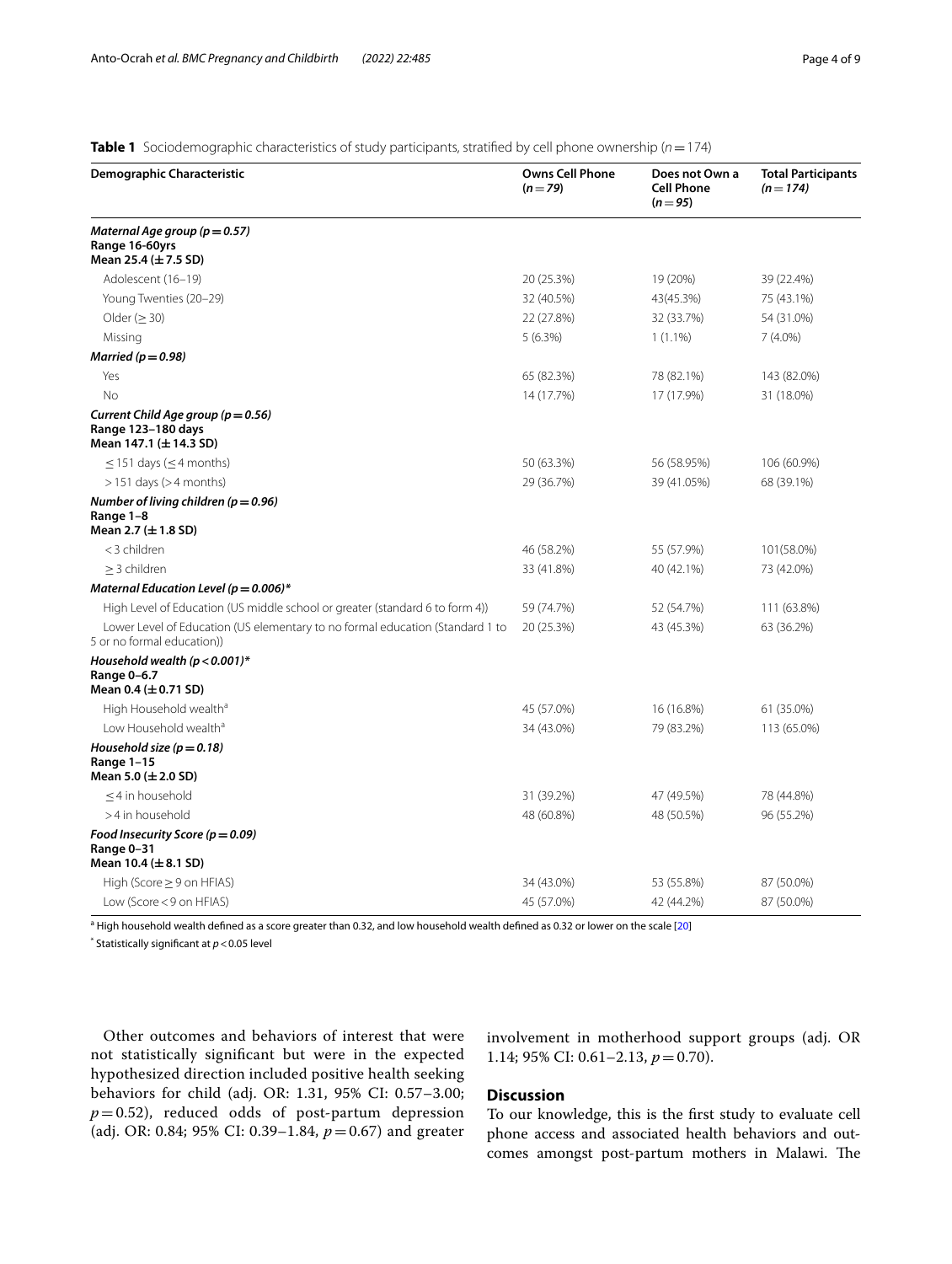<span id="page-4-0"></span>**Table 2** Health Behaviors and Outcomes associated with Cell Phone Ownership ( $n=174$ ). Effect estimate is Odds of Outcome predicted by Cell Phone Ownership (Yes vs No(ref))

| <b>Behavior/Outcome</b>                                                                                 | <b>Owns Cell Phone</b><br>$(n=79)$ | Does not Own<br>a Cell Phone<br>$(n = 95)$ |                  | <b>Total</b><br>$(n = 174)$ | Crude<br>Odds Ratio, 95% Cl     | <b>Education-adjusted</b><br>Odds Ratio, 95% CI                 |
|---------------------------------------------------------------------------------------------------------|------------------------------------|--------------------------------------------|------------------|-----------------------------|---------------------------------|-----------------------------------------------------------------|
| Number of Antenatal Visits for current child's pregnancy<br>Range 1-8<br>Mean 3.9 (± 1.09 SD)           |                                    |                                            |                  |                             |                                 |                                                                 |
| $\geq$ 4 visits                                                                                         | 50 (63.3%)                         | 67 (70.5%)                                 | $(p = 0.31)$     | 117 (67.2%)                 | $0.72$ (0.38-1.36; $p = 0.31$ ) | $0.69(0.36-1.32; p=0.26)$                                       |
| $\leq$ 3 visits (ref)                                                                                   | 29 (36.7%)                         | 28 (29.5%)                                 |                  | 57 (32.8%)                  |                                 |                                                                 |
| <b>Exclusively Breastfeeding current child</b>                                                          |                                    |                                            |                  |                             |                                 |                                                                 |
| Yes                                                                                                     | 3(4.5%)                            | 12 (15.2%)                                 |                  | 15 (10.3%)                  |                                 | 0.26 (0.07-0.97; $p = 0.045$ )* 0.25 (0.07-0.92; $p = 0.038$ )* |
| No (ref)                                                                                                | 64 (95.5%)                         | 67 (84.8%)                                 | $(p = 0.03)^{*}$ | 131 (89.7%)                 |                                 |                                                                 |
| Missing**                                                                                               | 12 (15.2%)                         | 16 (16.8%)                                 |                  | 28 (16.1%)                  |                                 |                                                                 |
| Knows to exclusively breastfeeding for at least 6 months)                                               |                                    |                                            |                  |                             |                                 |                                                                 |
| Yes                                                                                                     | 69 (87.3%)                         | 78 (82.1%)                                 |                  | 147 (84.5%)                 | 1.50 $(0.65 - 3.50; p = 0.34)$  | $1.35(0.57 - 3.21; p = 0.50)$                                   |
| No (ref)                                                                                                | 10 (12.7%)                         | 17 (17.9%)                                 | $(p = 0.34)$     | 27 (15.5%)                  |                                 |                                                                 |
| Problems with Breastfeeding in last 4 weeks)                                                            |                                    |                                            |                  |                             |                                 |                                                                 |
| Yes                                                                                                     | 33 (41.8%)                         | 33 (34.7%)                                 | $(p = 0.34)$     | 66 (37.9%)                  | 1.35 $(0.73 - 2.50; p = 0.34)$  | 1.31 $(0.70 - 2.50; p = 0.40)$                                  |
| No (ref)                                                                                                | 46 (58.2%)                         | 62 (65.3%)                                 |                  | 108 (62.1%)                 |                                 |                                                                 |
| Discussed Breastfeeding problems with healthcare provider (amongst those with problems only, $n = 66$ ) |                                    |                                            |                  |                             |                                 |                                                                 |
|                                                                                                         | $n = 33$                           | $n = 33$                                   |                  | 66                          |                                 |                                                                 |
| Yes                                                                                                     | 11 (35.5%)                         | 12 (37.5%)                                 |                  | 23 (36.5%)                  | $0.92$ (0.33-2.56; $p = 0.87$ ) | $0.75(0.26-2.21; p=0.60)$                                       |
| No (ref)                                                                                                | 20 (64.5%)                         | 20 (62.5%)                                 | $(p = 0.87)$     | 40 (63.5%)                  |                                 |                                                                 |
| Missing**                                                                                               | $2(6.5\%)$                         | $1(3.1\%)$                                 |                  | 3(4.5%)                     |                                 |                                                                 |
| In last 4 weeks, child has had any diarrhea, cough with trouble breathing, malaria or fever             |                                    |                                            |                  |                             |                                 |                                                                 |
| Yes                                                                                                     | 63 (79.8%)                         | 70 (73.7%)                                 | $(p = 0.35)$     | 133 (76.4%)                 | 1.41 $(0.69 - 2.87; p = 0.35)$  | 1.38 $(0.67 - 2.86; p = 0.39)$                                  |
| No (ref)                                                                                                | 16 (20.3%)                         | 25 (26.3%)                                 |                  | 41 (23.6%)                  |                                 |                                                                 |
| Sought treatment for child's illness (amongst those with problems only, $n = 133$ )                     |                                    |                                            |                  |                             |                                 |                                                                 |
|                                                                                                         | $n = 63$                           | $n = 70$                                   |                  | 133                         |                                 |                                                                 |
| Yes                                                                                                     | 50 (79.4%)                         | 51 (72.9%)                                 | $(p = 0.38)$     | 101(75.9%)                  | $1.43(0.64 - 3.21; p = 0.38)$   | 1.31 $(0.57-3.00; p = 0.52)$                                    |
| No (ref)                                                                                                | 13 (20.6%)                         | 19 (27.1%)                                 |                  | 32 (24.1%)                  |                                 |                                                                 |
| Depressive Symptoms in post-partum period                                                               |                                    |                                            |                  |                             |                                 |                                                                 |
| Yes, meets clinical depression<br>cutoff<br>$(score \geq 8$ on SRQ)                                     | 14 (17.7%)                         | 20 (21.1%)                                 | $(p = 0.58)$     | 34 (19.5%)                  | $0.81$ (0.38-1.73; $p = 0.58$ ) | $0.84$ (0.39-1.84; $p = 0.67$ )                                 |
| No, does not meet clinical<br>depression cutoff on SRQ<br>$(score < 8)$ (ref)                           | 65 (82.3%)                         | 75 (79.0%)                                 |                  | 140 (80.5%)                 |                                 |                                                                 |
| Involved in any Motherhood Support Groups                                                               |                                    |                                            |                  |                             |                                 |                                                                 |
| Yes                                                                                                     | 47 (60.3%)                         | 56 (59.0%)                                 |                  | 103 (59.5%)                 | $1.06(0.57-1.94; p=0.86)$       | 1.14 $(0.61 - 2.13; p = 0.70)$                                  |
| No (ref)                                                                                                | 31 (39.7%)                         | 39 (41.1%)                                 | $(p = 0.86)$     | 70 (40.5%)                  |                                 |                                                                 |
| Missing**                                                                                               | $1(1.3\%)$                         | $0(0.0\%)$                                 |                  | $1(0.6\%)$                  |                                 |                                                                 |

\* Statistically signifcant at *p*<0.05 level

\*\* Missing not included in efect estimates

45% prevalence rate of cell phone ownership in this post-partum population of rural Malawian mothers was higher than the 38% cell phone penetration rate reported for the African region [[3,](#page-7-2) [21](#page-8-2), [22](#page-8-3)]. Cell phone ownership was associated with greater educational attainment and wealth, paralleling recent reports by the Pew Research Center [[22\]](#page-8-3). In a study of 6 African countries (Ghana, Kenya, Nigeria, Senegal, Tanzania and South Africa), survey responders with at least a secondary/high school education were more likely to own mobile phones, compared to those with less education. Our study fndings are in line with these reports, which suggest that even in rural and remote settings, *access* to important social determinants of health such as mass media and emerging technologies, is infuenced by within-population differences in education and wealth. Public health programs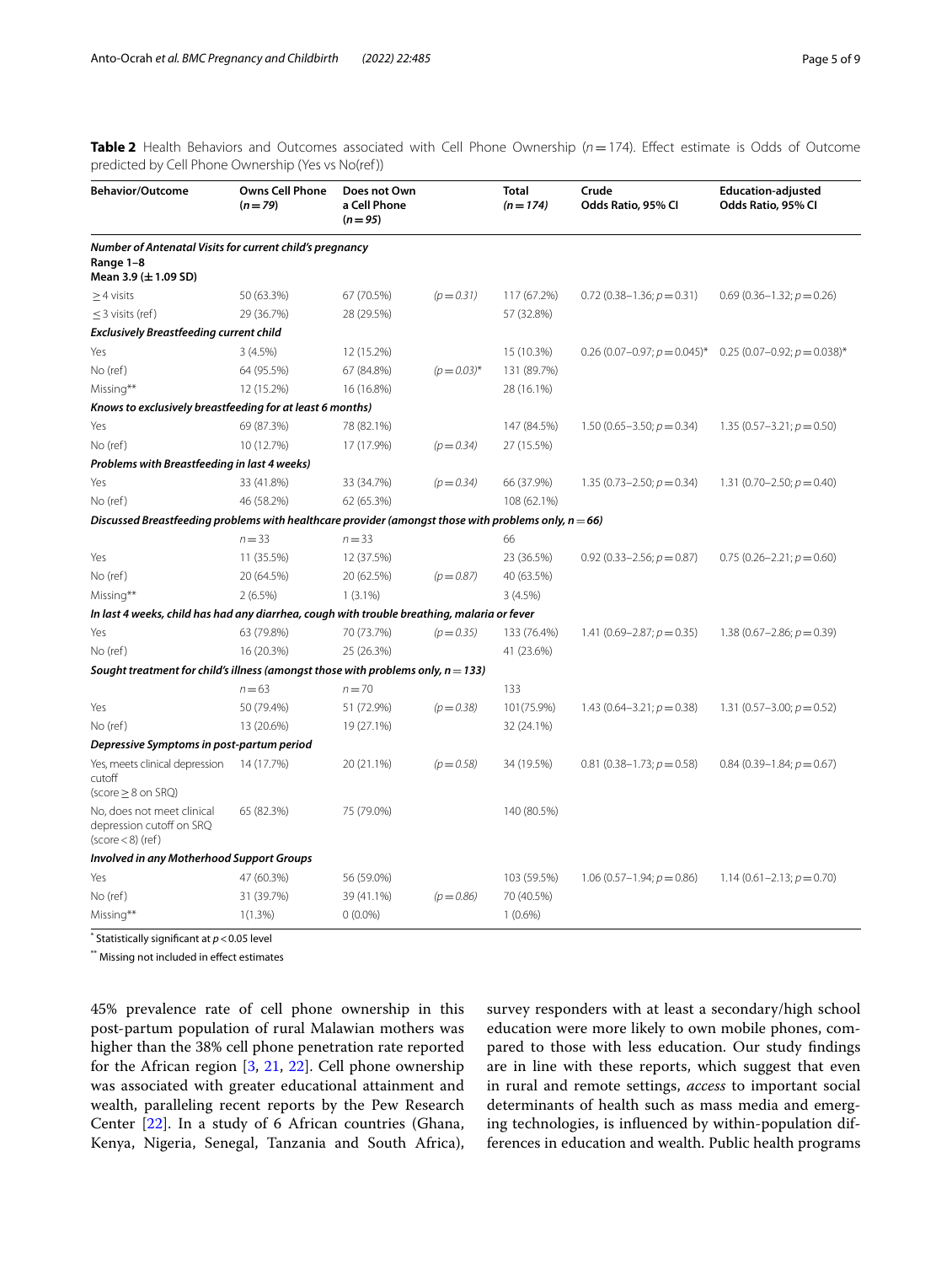that use cell phone technology for interventions in Africa should, at the onset, address the unequal access to mobile phones inherent within these populations. This issue has gained greater saliency in recent times, as countries ramp up efforts to vaccinate large masses of their populations against the coronavirus (Covid-19) [\[23](#page-8-4)]. Public health systems may need to rely on mobile phones and other forms of Information and communication technologies (ICTs) to reach the most vulnerable, hard-to-reach sectors of populations. Knowing the mobile phone access and penetration rates will be key to curbing vaccine misinformation, reaching vaccination targets and addressing inequities in vaccine access. To this end, it is crucial to understand what owning a cell phone means for mothers in this setting. Simply owning a cell phone does not mean one has sufficient *digital literacy* or internet/data access to the device. Are these mothers able to use their cell phones to obtain the health information they need for themselves and their infants (e.g. where and how to access the Covid-19 vaccine? Information about vaccine safety for pregnant women and infants? etc.)? Do they have adequate internet or data connection to *access* that information or is digital access a barrier to efective usage? Digital literacy and internet connectivity are social determinants of health, [[6\]](#page-7-5) thus delving deeper into mothers' digital experiences to identify and ameliorate their unique barriers to full digital access will be crucial to successful implementation of digital interventions in such vulnerable populations. In rural settings such as that of our study participants', cell phone owners may have to strike a balance between their mobile phone usage and the lack of continuous electrical power to keep devices fully operational. Heavy cell phone use is often associated with rapid depletion of battery power, thus access to solar and/or constant sources of power in such settings, should be a critical consideration for public health programs that incorporate ICTs. Mobile data is another concern that implementation researchers should bear in mind; particularly in the nascent African market. Despite the rapidly expanding mobile phone market, getting online is expensive for many. Purchasing a handset and 500 MB of data costs an average 10 percent of monthly income; double the fve percent threshold recommended by the United Nations Broadband Commission [[4](#page-7-3)]. Cell phone owners may be hindered from accessing necessary online content by wealth-driven limitations such as mobile data. Because we sought to quantitatively evaluate whether cell phone ownership (yes/no) was associated with post-partum health outcomes and behaviors, we did not qualitatively assess participants' online behaviors or user experiences (e.g. internet connectivity, mobile data availability, digital literacy (websites visited, health information sought), etc.). A study that evaluates whether and how new mothers use their phones to seek health information, their levels of digital literacy as well their digital access, would further enhance the fndings of the current study.

With regards to maternal behaviors and outcomes, cell phone owners in our study surprisingly had lower rates of EBF than their peers. These women were also more likely to report-albeit statistically insignifcantthat they had recently experienced difficulties with breastfeeding, offering a potential explanation for the group's low breastfeeding rates (i.e. women who experience breastfeeding difficulties are less likely to breastfeed). These findings however, are in contrast to the literature on mobile phone use and breastfeeding rates. In a two armed, prospective study of pregnant women through the post-partum phase, Patel and team [\[24](#page-8-5)] showed that women who used mobile phones were 6 times more likely to exclusively breastfeed than than those in the control arm (AOR [95% CI]: 6.3 [4.9–8.0]). Similar results were reported by Jerin et al., [[25\]](#page-8-6) in a population of Bangladeshi women. Additional clinical trials of mothers in Nigeria, China, and Kenya [\[9\]](#page-7-7) also support the fnding that SMS/cell phone interventions improve EBF rates up to 4 months post-partum. In their meta analyses, Lee and co [[9\]](#page-7-7) show consistently that i) EBF initiation on hour after birth (OR 2.01, 95% CI 1.27–2.75,  $I^2 = 80.9\%$ ); ii)3-4 months post-partum (OR 1.88, 95% CI 1.26–2.50,  $I^2 = 52.8\%$ ) and iii) 6 six months post-partum (OR 2.58, 95% CI 1.44–3.71,  $I^2 = 0.0\%$ ) are higher in SMS/cell phone intervention groups than their peers. Every year, nearly one million deaths occur due to suboptimal breastfeeding. If universally practiced, exclusive breastfeeding alone prevents 11.6% of all under 5 deaths. [\[24\]](#page-8-5) In our study, since infants born to moms in the cell phone group were less likely to receive breastmilk at full capacity, they were also more prone to respiratory issues, diarrhea, malaria, and other endemic childhood illnesses (again statistically insignifcant but clinically important direction of efect estimate). Breastmilk has signifcant immune benefts [\[8](#page-7-16), [9](#page-7-7), [12\]](#page-7-10) that protect infants against common childhood illnesses. Reports also show that women who breastfeed have better mental health outcomes compared to those who do not breastfeed [\[8](#page-7-16), [12,](#page-7-10) [26\]](#page-8-7). Interventions that use cell phones to address breastfeeding challenges of post-partum mothers have the potential to be mutually benefcial for both mothers and their infants. Our results suggest that there are opportunities for implementation scientists to use cell phone technology to bridge the patient/provider gap for post-partum mothers and obstetric providers (physicians, nurses, midwives, doulas and lactation specialists), to address breastfeeding challenges, and improve maternal/child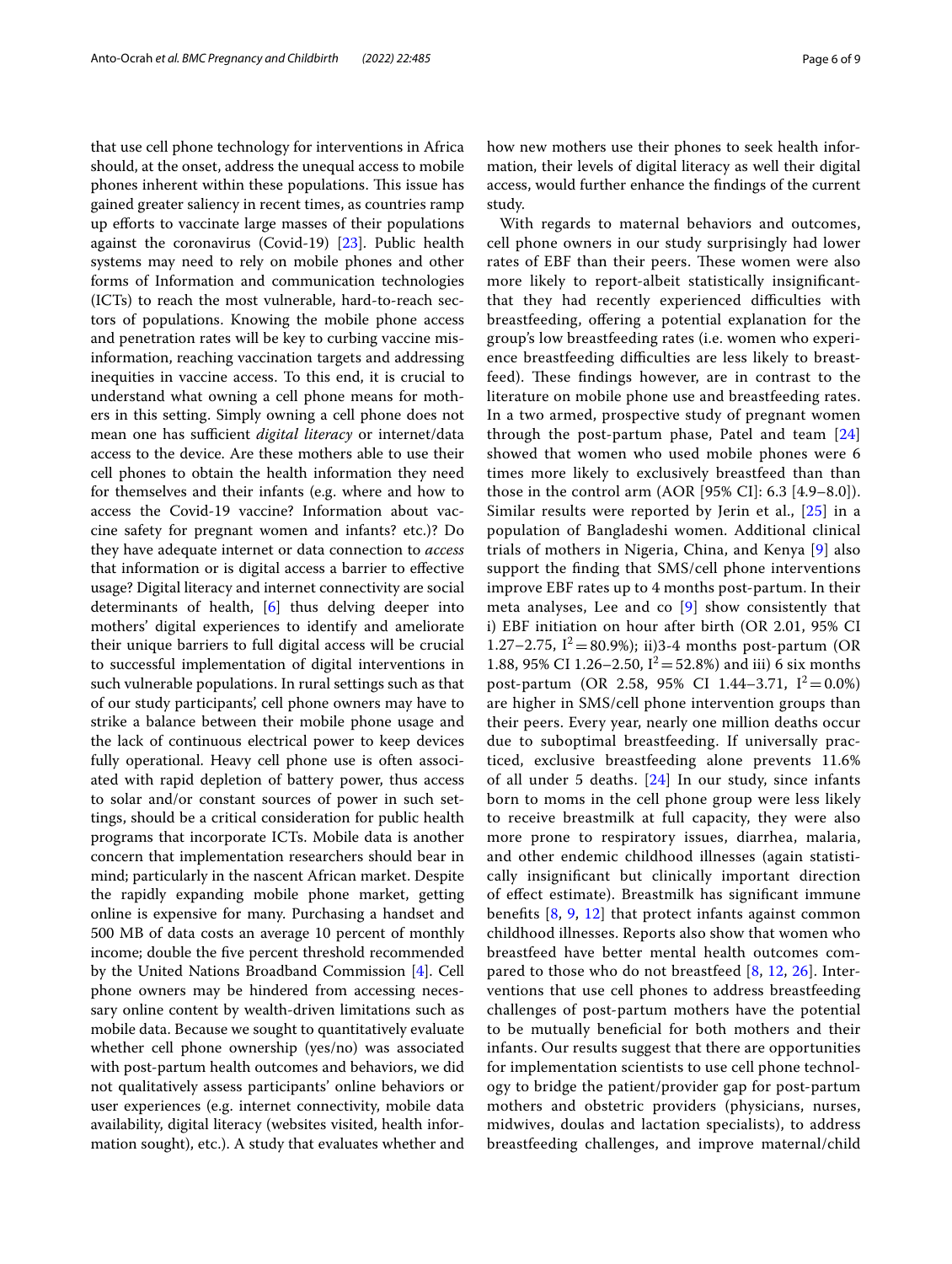health outcomes in the vulnerable post-partum phase of women's reproductive-and parenting-spectrum. In our study population, mothers with cell phones were more knowledgeable of EBF practices. Mobile phone applications (apps) or digital programs that help mothers translate that knowledge into practice by connecting them to lactation specialists for example, could positively impact breastfeeding outcomes.

Although not statistically signifcant but clinically relevant and worth noting, is the association between cell phone ownership, reduced post-partum depression, and greater involvement in motherhood support groups. These findings align with research from other parts of Africa that show a positive association between cell phone use and other aspects of women's/maternal health such as contraceptive use (Burkina Faso), antenatal care attendance (Tanzania), skilled attendance at delivery (Tanzania), and overall maternal healthcare utilization (Nigeria) (to name a few)  $[7, 9]$  $[7, 9]$  $[7, 9]$  $[7, 9]$ . The association between mobile phone use and reduced post-partum depression is especially salient because in a resource-limited setting like Malawi, where food insecurity is highly prevalent, depressive symptoms in pregnant and post-partum women cannot be ignored, as their impact on maternal/infant morbidity and mortality outcomes can be devastating [[14,](#page-7-12) [27](#page-8-8)[–29](#page-8-9)]. Cell phones provide users access to online support systems, mood modifying materials and other pertinent online content such as entertainment, social media interactions, texting, and other mood modifying content [\[3](#page-7-2), [21,](#page-8-2) [22](#page-8-3)]. They can be used to reduce social isolation and enhance one's sense of social connectedness. Postpartum depression is complex not only because of the surge of reproductive hormones, but also because of social pressures and gendered expectations of women, especially those in rural settings such as Malawi [[30\]](#page-8-10). Access to cell phones can connect women in such settings with virtual social networks that may be beyond the realm of their physical settings [[31](#page-8-11)] in coping with external stressors. This is especially important for women of Caribbean and African origin [[32\]](#page-8-12), who may have limited access to psychological interventions after birth. Mobile phones offer researchers ample opportunity to create and/or tailor culturally appropriate virtual interventions to serve the unique needs of this subpopulation of women and mothers, who may experience mental health inequities [[33\]](#page-8-13).

Even though this study is, to our knowledge, the frst to evaluate cell phone ownership and post-partum health outcomes and behaviors in Malawian women, it is not without limitations. The primary limitation of our study is in its' design. As a cross-sectional design, the study lacks temporality and limits our ability to hypothesize on the associations between cell phone ownership and time-varying factors such as maternal age and education. The adolescents in our study for example, had yet to reach their full educational (and wealth) potential; thus, they had lower cell phone ownership than those in their 20's and 30's who were more educated and had greater access to fnancial capital. It will be interesting to follow this adolescent cohort prospectively, to determine if those who are able to continue their education i) also acquire more digital literacy ii) gain more digital access and iii) if and how greater digital literacy and access modify their health behaviors and outcomes; as social determinants of health. The study design also inhibits our ability to make any causal inferences regarding the relationship between cell phone ownership and mood and social interaction. Though we are assuming that cell phone ownership predicts these two outcomes, it is possible that less depressed mothers and/or those who are more socially adept are more inclined to engage in moodenhancing behaviors and thus seek cell phone ownership. Our sampling scheme further limits our ability to understand the relationships between these variable as it excluded mothers who were unable to attend the Gowa Health Clinic. Though we made all attempts to capture a representative sample within the Gowa catchment area who the study can be generalized to, mothers who were unable to participate in the study may represent a more vulnerable and potentially depressed subgroup within the community, who may be under-represented in our study population. Even though we had a sample size of 174 new mothers partaking in the study, more vulnerable women may not have been able to take part. Thus a more inclusive study may be warranted. A larger study may also be needed because although a number of odds ratios were in expected directions, they were not statistically signifcant. A larger, well-powered study is needed to detect statistically meaningful diferences in the association between mobile phone and maternal post-partum behaviors. Without a prospectively designed study to follow mobile phone user and non-users in larger and more representative populations over time, researchers are unable to make causal assumptions about the efects of cell phone ownership on mood and social engagement. The study should not be generalized to populations beyond the Gowa catchment area. Future studies should *prospectively* track how cell phone ownership infuences health outcomes and behaviors for heterogeneous populations over time, as well as evaluate the association between cell phone ownership, digital literacy, and digital access.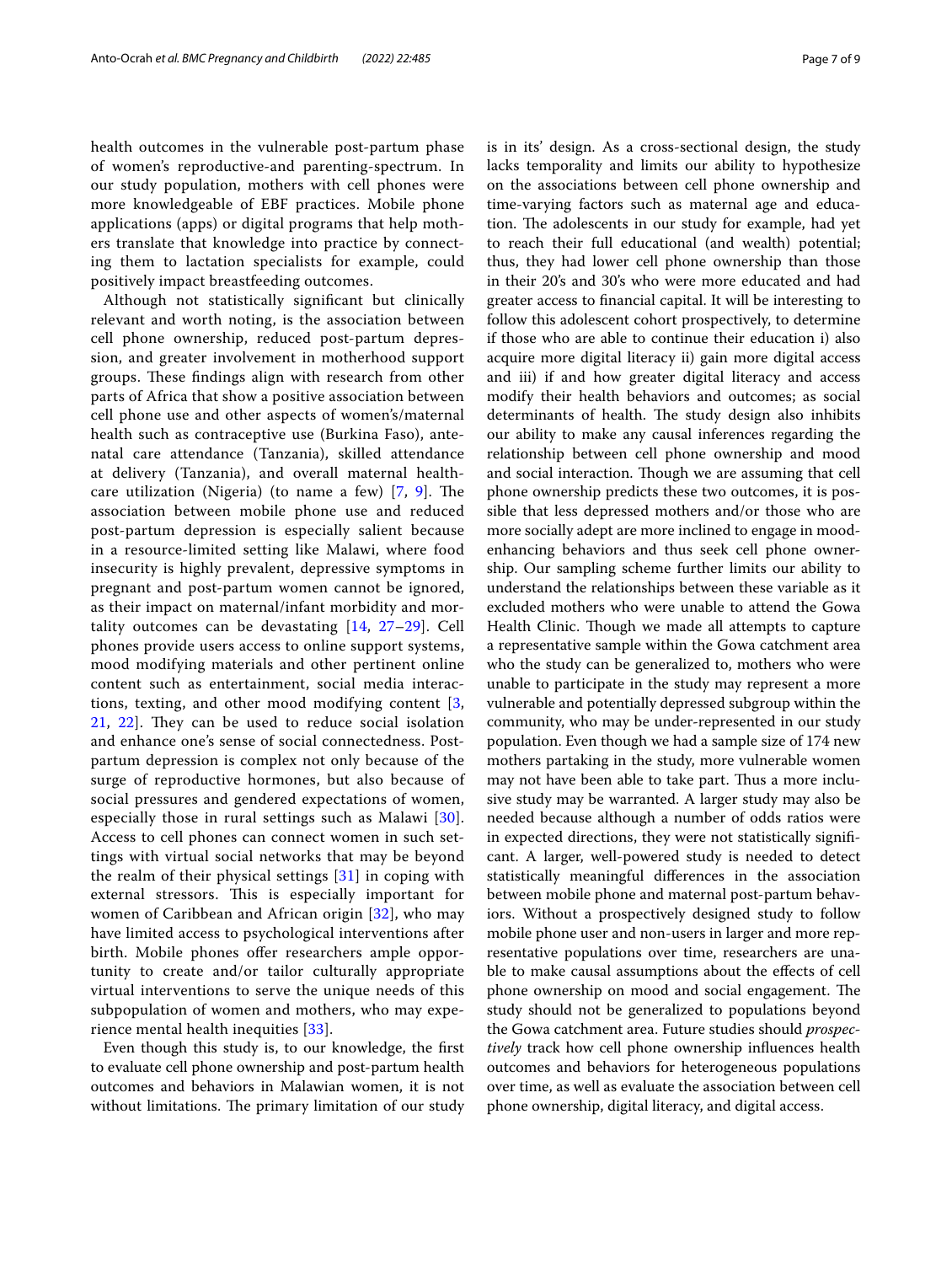# **Conclusions**

In the African region, where non-negligible subsets of populations reside in rural settings, mobile phone access ofers unique opportunities for public health scientists to communicate and engage with hard-to-reach and often vulnerable populations, with unique health challenges. Understanding what "cell phone ownership" means to mothers, and utilizing mobile phone technology and other ICTs to help mothers translate their knowledge into practice could have positive impacts on maternal and infant health outcomes. Such efforts are critical in this post-pandemic digital era.

#### **Acknowledgements**

Our deepest gratitude goes out to the women of Gowa who participated in this research study.

#### **Conflicts of interest**

The authors have no confict of interest to disclose.

#### **Authors' contributions**

MAO: Drafted and edited manuscript, analytical framework and all data analyses. RL and TM: Data collection and manuscript editing. TZ: Manuscript editing. DA& JL: Supervision of project and manuscript editing. MAO, RL, TM, DA and JL were involved in the design and planning of the research project. The author(s) read and approved the fnal manuscript.

#### **Funding**

This work was supported by the Offices for Medical Education International Year-Out Research Fellowship, University of Rochester School of Medicine and Dentistry. The Offices for Medical Education had no role in the design, analysis or preparation of this manuscript.

#### **Availability of data and materials**

The datasets generated and/or analyzed during the current study are not publicly available because they are proprietary but are available from the corresponding author on reasonable request.

# **Declarations**

#### **Ethics approval and consent to participate**

In country Institutional Review Board approval was granted by the Malawi National Health Sciences Research Committee, and local village approval was granted by the Ntcheu District Health Officer. The study was also approved by the Institutional Review Board at the University of Rochester. All methods were carried out in accordance with relevant guidelines and regulations(eg. Helsinki declaration).Informed consent was obtained from all participants.

#### **Consent for publication**

N/A.

#### **Competing interests**

The authors declare that they have no competing interests.

#### **Author details**

<sup>1</sup> Division of General Internal Medicine, University of Pittsburgh School of Medicine, 230 McKee Place, Suite 600, PA 15213 Pittsburgh, USA. <sup>2</sup> Department of Emergency Medicine, New York Presbyterian/Columbia & Cornell, 525 E 68th St Box #301, New York, NY 10065, USA. <sup>3</sup> Department of Pediatrics, Johns Hopkins University School of Medicine, 1800 Orleans St, Baltimore, MD 21218, USA. 4 Department of Emergency Medicine, University of Rochester School of Medicine and Dentistry, 601 Elmwood Ave, NY 14642 Rochester, USA. Lahey Hospital & Medical Center, 31 Mall Rd, MA 01805 Burlington, USA. <sup>6</sup>The School for International Training Graduate Institute, VT, Brattleboro, USA.

Received: 5 August 2021 Accepted: 23 May 2022<br>Published online: 13 June 2022

#### **References**

- <span id="page-7-0"></span>Jonathan Mayes, Andrew White,. How Smartphone Technology Is Changing Healthcare In Developing Countries. J Glob Health 2016 3/20/2019]; Available from: [https://www.ghjournal.org/how-smartphone-techn](https://www.ghjournal.org/how-smartphone-technology-is-changing-healthcare-in-developing-countries/) [ology-is-changing-healthcare-in-developing-countries/](https://www.ghjournal.org/how-smartphone-technology-is-changing-healthcare-in-developing-countries/).
- <span id="page-7-1"></span>2. World Health Organization. Call for innovative health technologies for low-resource settings. 2014 3/20/2019]; Available from: [http://www.who.](http://www.who.int/medical_devices/innovation/call_2014/en/) [int/medical\\_devices/innovation/call\\_2014/en/](http://www.who.int/medical_devices/innovation/call_2014/en/).
- <span id="page-7-2"></span>3. We are Social. Digital In 2018: World's internet users pass the 4billion mark. 2018 9/26/2018]; Available from: [https://wearesocial.com/uk/blog/](https://wearesocial.com/uk/blog/2018/01/global-digital-report-2018) [2018/01/global-digital-report-2018](https://wearesocial.com/uk/blog/2018/01/global-digital-report-2018).
- <span id="page-7-3"></span>4. Damian Radclife and zdnet.com. Mobile in Sub-Saharan Africa: Can world's fastest-growing mobile region keep it up? 2018 2019 4/15/2019]; Available from: [https://www.zdnet.com/article/mobile-in-sub-saharan](https://www.zdnet.com/article/mobile-in-sub-saharan-africa-can-worlds-fastest-growing-mobile-region-keep-it-up/) [africa-can-worlds-fastest-growing-mobile-region-keep-it-up/](https://www.zdnet.com/article/mobile-in-sub-saharan-africa-can-worlds-fastest-growing-mobile-region-keep-it-up/).
- <span id="page-7-4"></span>5. Latif, Siddique & Rana, Rajib & Qadir, Junaid & Ali, Anwaar & Imran, Muhammad & Younis, Shahzad. Mobile Health in the Developing World: Review of Literature and Lessons from A Case Study. IEEE Access. 2017. PP. 1-1.<https://doi.org/10.1109/ACCESS.2017.2710800>.
- <span id="page-7-5"></span>6. Healthy People.gov. Social Determinants of Health. 2014 2019 3/20/2019]; Available from: [https://www.healthypeople.gov/2020/topics-objectives/](https://www.healthypeople.gov/2020/topics-objectives/topic/social-determinants-of-health) [topic/social-determinants-of-health](https://www.healthypeople.gov/2020/topics-objectives/topic/social-determinants-of-health).
- <span id="page-7-6"></span>7. Greenleaf AR, Ahmed S, Moreau C, Guiella G, Choi Y. Cell phone ownership and modern contraceptive use in Burkina Faso: implications for research and interventions using mobile technology. Contraception. 2018;99(3):170–4.
- <span id="page-7-16"></span>8. Hmone MP, Li M, Alam A, Dibley MJ. Mobile phone short messages to improve exclusive breastfeeding and reduce adverse infant feeding practices: protocol for a randomized controlled trial in Yangon, Myanmar. JMIR Res Protoc. 2017;6(6): e126.
- <span id="page-7-7"></span>9. Lee SH, Nurmatov UB, Nwaru BI, Mukherjee M, Grant L, Pagliari C. Effectiveness of mHealth interventions for maternal, newborn and child health in low- and middle-income countries: Systematic review and metaanalysis. J Glob Health. 2016;6(1): 010401.
- <span id="page-7-8"></span>10. Thaddeus S, Maine D. Too far to walk: maternal mortality in context. Soc Sci Med. 1994;38(8):1091–110.
- <span id="page-7-9"></span>11. Kyei-Nimakoh M, Carolan-Olah M, McCann TV. Access barriers to obstetric care at health facilities in sub-Saharan Africa-a systematic review. Syst Rev. 2017;6(1):110.
- <span id="page-7-10"></span>12. Senat MV, Sentilhes L, Battut A, Benhamou D, Bydlowski S, Chantry A, et al. Post-partum: Guidelines for clinical practice–Short text. J Gynecol Obstet Biol Reprod (Paris). 2015;44(10):1157–66.
- <span id="page-7-11"></span>13. American College of Obstetrics and Gynecology (ACOG). Chapter 16: The Postpartum Period. 4/3/2019]; Available from: [https://www.acog.org/-/](https://www.acog.org/-/media/For-Patients/YPC-The-Postpartum-Period.pdf?dmc=1&ts=20181011T0151309694) [media/For-Patients/YPC-The-Postpartum-Period.pdf?dmc](https://www.acog.org/-/media/For-Patients/YPC-The-Postpartum-Period.pdf?dmc=1&ts=20181011T0151309694)=1&ts=20181 [011T0151309694.](https://www.acog.org/-/media/For-Patients/YPC-The-Postpartum-Period.pdf?dmc=1&ts=20181011T0151309694)
- <span id="page-7-12"></span>14. Mark TE, Latulipe RJ, Anto-Ocrah M, Mlongoti G, Adler D, Lanning JW. Seasonality, Food Insecurity, and Clinical Depression in Post-Partum Women in a Rural Malawi Setting. Matern Child Health J. 2021;25(5):751-58. <https://doi.org/10.1007/s10995-020-03045-8>. Epub 2020 Nov 24. PMID: 33231821.
- 15. International Monetary Fund. MALAWI: ECONOMIC DEVELOPMENT DOC-UMENT. 2017. Available from: [https://www.imf.org/en/Publications/CR/](https://www.imf.org/en/Publications/CR/Issues/2017/07/05/Malawi-Economic-Development-Document-45037) [Issues/2017/07/05/Malawi-Economic-Development-Document-45037](https://www.imf.org/en/Publications/CR/Issues/2017/07/05/Malawi-Economic-Development-Document-45037).
- <span id="page-7-13"></span>16. ReliefWeb: Informing humanitarians worldwide. Malawi: Food Insecurity - 2012–2014*.* . 12/20/2018]; Available from: [https://reliefweb.int/disaster/](https://reliefweb.int/disaster/ot-2012-000156-mwi) [ot-2012-000156-mwi](https://reliefweb.int/disaster/ot-2012-000156-mwi).
- <span id="page-7-14"></span>17. The Food and Nutrition Technical Assistance III Project (FANTA), U.S. Agency for International Development (USAID), FHI 360,. Household Food Insecurity Access Scale (HFIAS) for Measurement of Food Access: Indicator Guide. 2018 4/2018]; Available from: [https://www.](https://www.fantaproject.org/monitoring-and-evaluation/household-food-insecurity-access-scale-hfias) [fantaproject.org/monitoring-and-evaluation/household-food-insec](https://www.fantaproject.org/monitoring-and-evaluation/household-food-insecurity-access-scale-hfias) [urity-access-scale-hfas](https://www.fantaproject.org/monitoring-and-evaluation/household-food-insecurity-access-scale-hfias).
- <span id="page-7-15"></span>18. Coates J, Swindale A, Bilinsky P. Household food insecurity access scale (HFIAS) for measurement of food access: indicator guide. . 2007 4/2018];